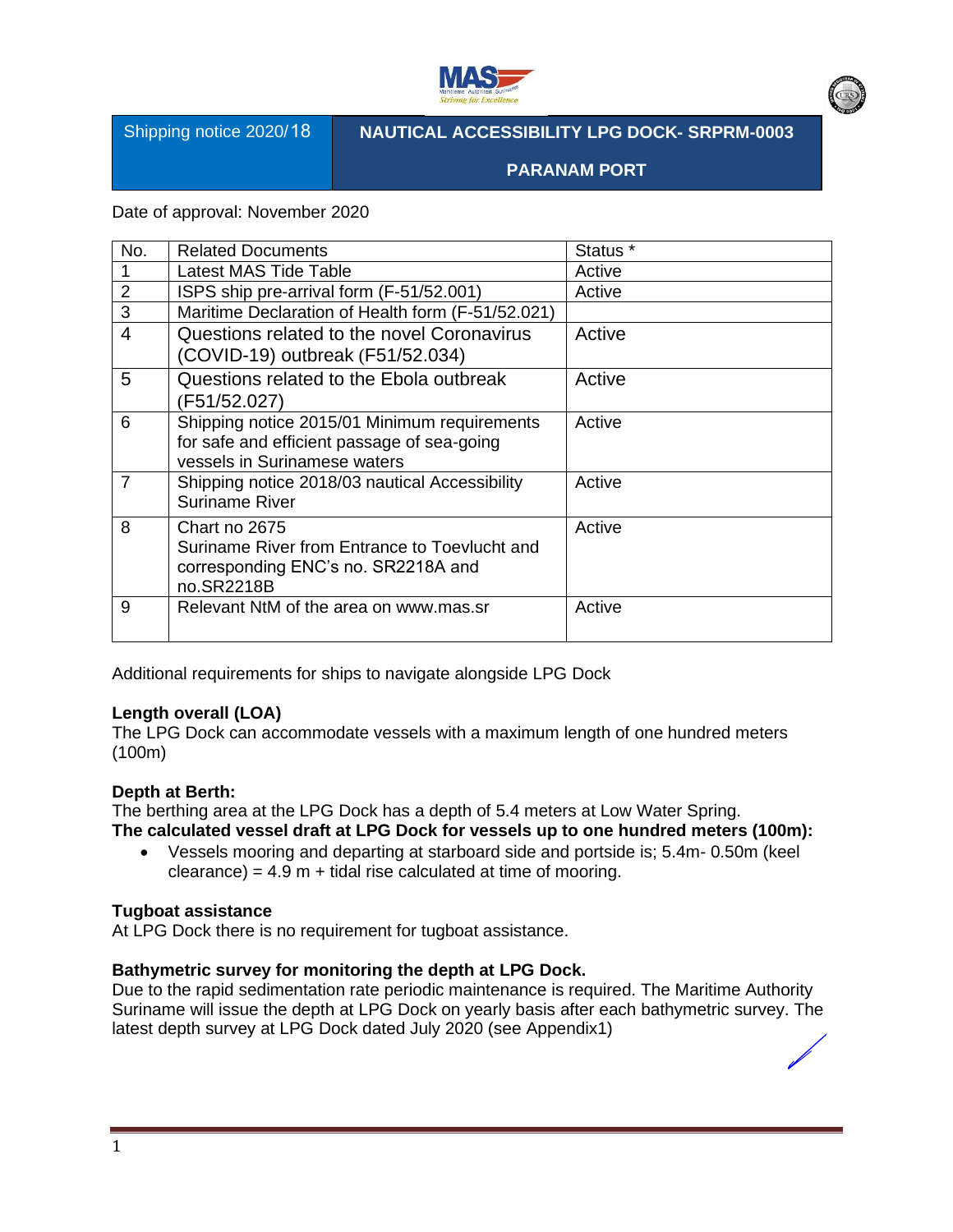

Shipping notice 2020/ 18

**NAUTICAL ACCESSIBILITY LPG DOCK- SRPRM-0003**

**PARANAM PORT**

**Note:** 

- **In special or exceptional cases, the MAS is fully authorized to request tugboat assistance for partial or the entire distance to be navigated within the channel.**
- **Vessels with bow thrusters which are not in good working condition are regarded as vessels without bow thrusters.**
- **A mooring boat must be on standby to assist with the mooring lines.**
- **For tugboat assistance tugboat operators/companies should possess a valid license for tugboat operations issued by the Maritime Authority Suriname.**

**Approved by the Maritime Authority Suriname,** 

**Mr. M. Amafo LL.M**

**Director**